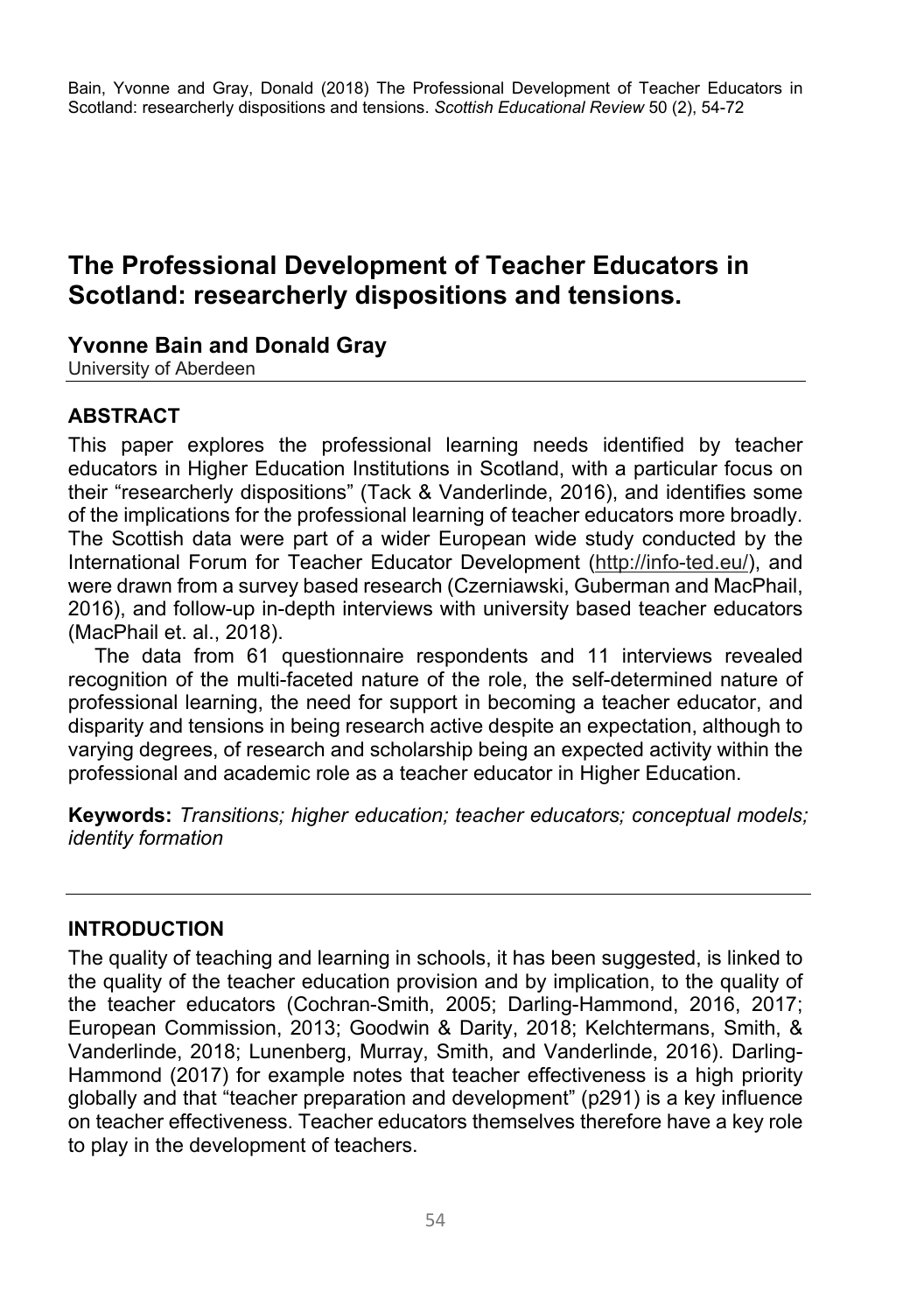However, the role of teacher educator is not a singular role or construct but rather involves individuals who have a range of varying professional identities, qualifications, and roles within a multi-faceted profession (European Commission, 2013). This multifaceted nature of the teacher educator is explored by Lunenberg, Dengerink & Korthagen (2014) who identify six roles of teacher educators: teacher of teachers, researcher, coach, curriculum developer, gatekeeper (of who enters the profession), and broker. Studies suggest that new teacher educators are poorly inducted into their role and require additional support and development (van Velzen, van der Klink, Swennen, & Yaffe, 2010). The professional learning and development of teacher educators needs to ensure that teacher educators can undertake this multifaceted nature of the role in order to support the effective development of high quality teachers (accepting that the very notion of 'high quality' is a contentious aspect on which to gain consensus).

In Scotland, teacher educators in universities have often previously been teachers in school contexts, although not all follow that trajectory. This is influenced by the requirements set by the General Teaching Council for Scotland (GTCS) for the mandatory accreditation of programmes leading to a teaching qualification. The 'Teacher Journey' noted on the GTCS website for example, states: "University staff involved in initial teacher education who are dealing with the Theory, Methods and Practice of teaching must be registered" although this does allow for registration under the 'university category' rather than the general registration. The requirement of previous teaching experience is further reflected within the GTCS evaluative framework (GTCS, 2018) used to accredit initial teacher education (ITE) programmes, which requires evidence from the universities of the GTCS registration of staff who "deliver the university-led elements" or are "involved in the professional placement" (p 4). The registration requirement also means that university-based teacher educators in Scotland must maintain their professional registration with the GTCS through a five-year professional update process, while at the same time fulfilling the obligations of being academic staff in the university.

However, Donaldson (2011) in his report on the review of teacher education in Scotland espouses the view that "all teachers are teacher educators" with a recommendation that all teachers have training in coaching and mentoring skills (p73) which would suggest a view of the teacher educator's role as one of support through professional dialogue rather than a more multi-faceted complex role. The role of a teacher educator exposes the individual to situations and experiences that they will not have experienced as classroom teachers, and for which classroom teaching is inadequate preparation (Williams, 2013). In a small-scale study of higher education teacher educators in England, Murray (2005) highlighted that the support provided for teachers to take on the role of educators in higher education was inadequate, and that a more tailored support was needed to enable the transition from being a first order teacher (teacher in a school context), to a second order teacher (teaching about teaching) in a university context.

Internationally there is an increasing focus on improving our understanding of the role of teacher educators, and their professional development needs (Czerniaswki, 2018; Czerniaswki et. al., 2016; Czerniawski et. al.,2018; Gleeson et. al., 2017; Kelchtermans, Smith, and Vanderlinde, 2018; Korthagen, 2017; Loughran, 2014; Lunenberg et. al., 2014; MacPhail et. al. 2018; Murray, 2014). In a review of the literature on teacher education in the  $21<sup>st</sup>$  Century, Menter et al.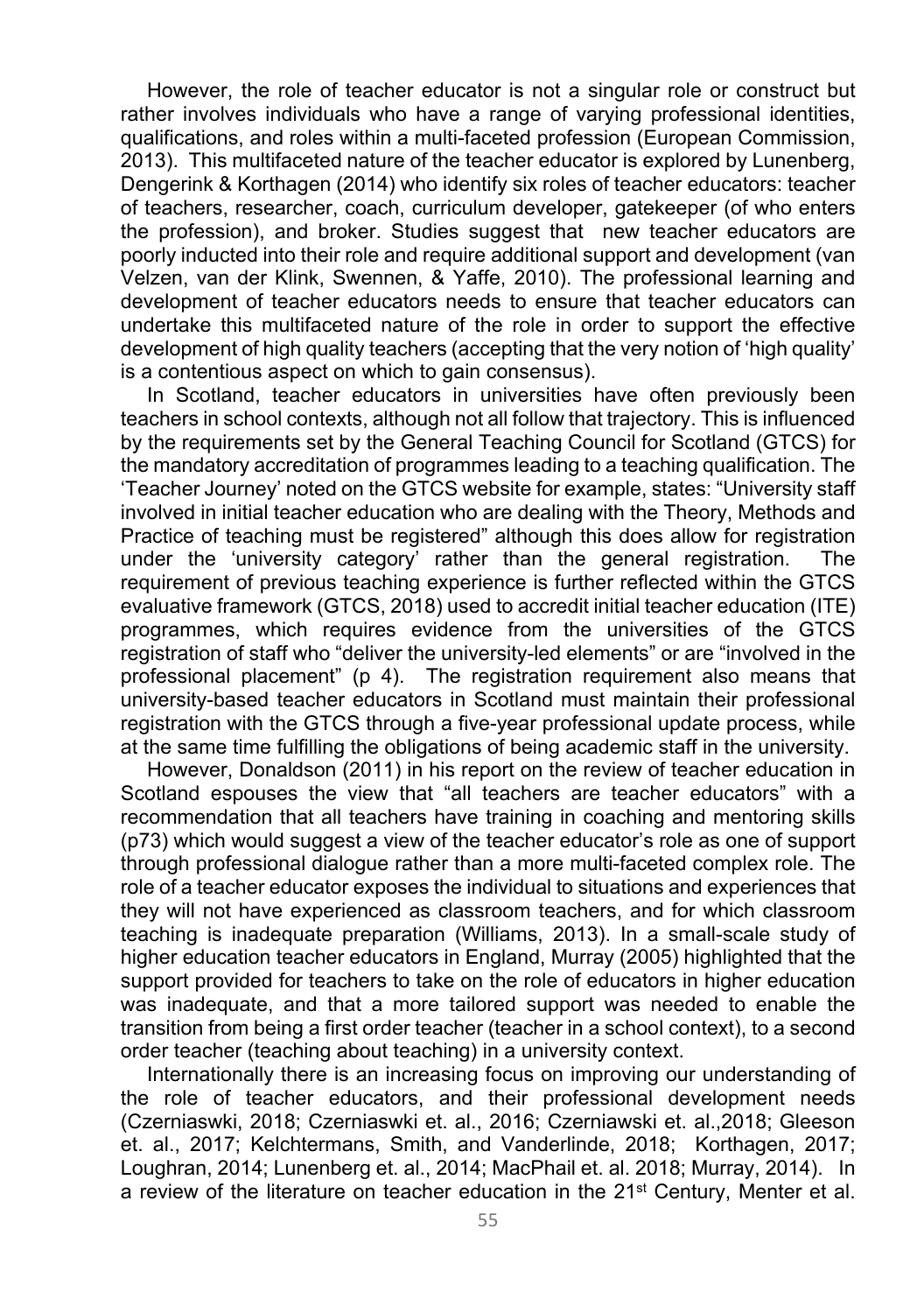(2010) concluded that, in Scotland "Little attention has been focused on the professional learning of teacher educators and the contribution they can make to curriculum change, whether they are school-based or university-based." (p3). There are questions then about the professional development required to become a teacher educator with all its multifaceted roles.

### **TEACHER EDUCATORS' PROFESSIONAL IDENTITIES**

Swennen, Jones, & Volman (2010) citing Cochran-Smith (2003), assert that the identity of teacher educators has to be defined before the professional development of teacher educators can be seriously considered. While there is considerable literature on "teachers' professional identities" there is considerably less on teacher educators' professional identities<sup>2</sup> and even less for teacher educators in Scotland. Swennen, Jones & Volman's (2010) study of the literature on teacher educators' professional identities identified four sub-identities which were: schoolteacher, teacher in Higher Education, teacher of teachers (or second order teacher) and researcher. Menter (2011), in his study on teacher educators in Scotland, and the historical trajectory of teacher education institutions in Scotland, concluded that there were four academic sub-tribes, and he suggested that for each of these different "sub-tribes":

"As they develop their careers as teacher educators, the continuously changing institutional environment may create different pressures on them, some of these emerging as identity conflicts, even though they are all working within the same 'territory' of teacher education." (p 293)

Regardless of the 'tribe' of teacher educators and whether university-based or school-based, teacher educators need to be able to be supported in the transitions in identity and into the roles of a teacher educator.

## **TEACHER EDUCATION IN SCOTLAND**

 $\overline{\phantom{a}}$ 

Similar to many international contexts, teacher education in Scotland has been a focus of reform and change leading to, and certainly following the Donaldson (2011) review of teacher education, although as yet, Scotland has not gone down the route of non-university provision such as had happened in England (Beauchamp et. al. 2015; Ellis, 2010) or the USA (Zeichner, 2016).

 Teacher education in Scotland began moving into the Universities in the early 1990's, a process which continued over ten years and, since then, the role and expectations of teacher educators has been changing, influenced by professional requirements set by the GTCS, national (and international) policy agendas and the requirements of being an academic in a university.

Some of the influence of the GTCS has been noted earlier. The GTCS hold a key role as gatekeepers of the provision of the ITE programmes through the mandatory requirement that all teacher education courses leading to a teaching qualification for teaching in Scotland must be approved by the GTCS (GTCS, 2016). The guidelines for these programmes (GTCS, 2013) (currently being rewritten) specify the number of weeks for placements, particular content within the programmes related to meeting the standard for example the expectation of

 $2$  E.g. google scholar provides 1550 results for "teachers' professional identities, whereas only 108 for "teacher educators' professional identities")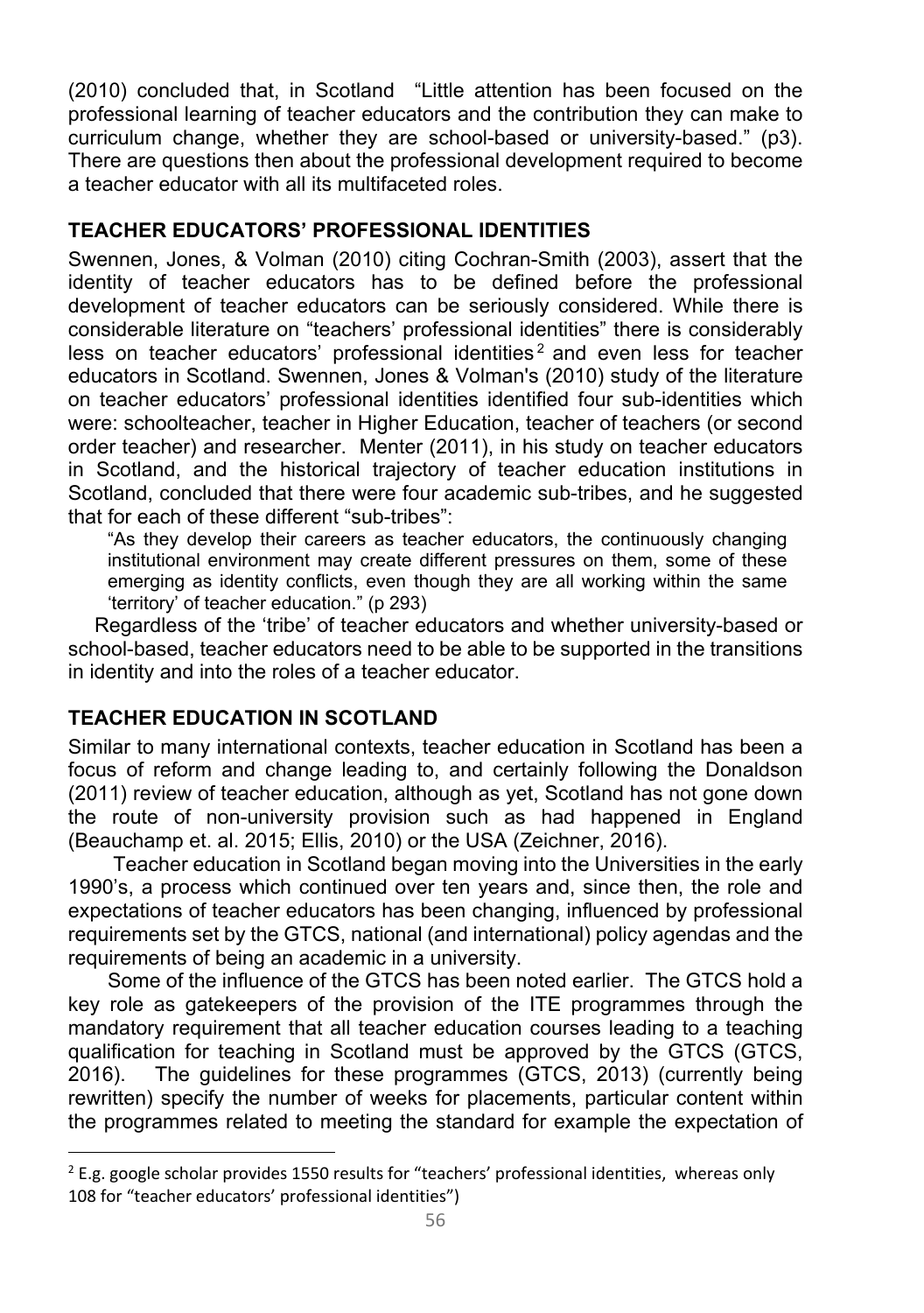students meeting the standard for provisional registration (GTCS, 2012a) (also under review). Teacher educators must therefore be able to design curricula that meets both the professional expectations of the GTCS and the academic expectations and degree structures of the universities.

Further influences on teacher education programmes arise through the national policy agenda. For example, the Education and Skills Committee of the Scottish Parliament (2017) made a series of recommendations to the Scottish Government in relation to attracting and retaining teachers as part of an overall teacher workforce planning strategy for Scotland. Within this was a call "on the Scottish Government to work with the teacher training institutions and the General Teaching Council for Scotland to take urgent action to implement the necessary improvements to the teacher training programme in Scotland" (Scottish Parliament Education and Skills Committee, 2017, p 31). Over-looking the fact that there have not been "teacher training institutions" at least since the early 2000s, they were seeking to address retention of teachers through more local solutions - such as attracting potential teachers within the locality to make career changes to become teachers. An earlier report from the Scottish Government (a) (2017) set out reforms to be made in order to close the attainment gap through a 'relentless focus on improving teaching and learning' (p 1) (as recommended in the OECD, 2015 report, p11) to address the drop in performance noted in literacy and numeracy identified in different survey metrics (Scottish Survey of Literacy and Numeracy, and the Programme for International Student Assessment, PISA, 2015). Further policy directions from the Scottish Government led to the 2018 national improvement plan which cites evidence of:

"a wide variance in time spent on literacy, numeracy, health and wellbeing, equalities and data literacy across universities and programmes. It raises a question as to whether the level of variance is acceptable and whether steps should be taken in terms of course accreditation/quality assurance" (Scottish Government, 2017(b), p 33).

Their plan is to address this for instance, by tasking Education Scotland to work with the GTCS and universities to develop self-evaluation frameworks for ITE programmes.

The national political context impacts greatly on what is expected of ITE courses, and consequently of teacher educators who design and provide these courses to meet the required GTCS frameworks and other imperatives within Scottish Education. Teacher educators must therefore be able to navigate different professional and academic landscapes and critique the influences on teacher education whether international, national or local.

### **THE INFO-TED RESEARCH STUDY**

This data presented here is part of a larger study conducted by the International Forum for Teacher Educator Development (InFo-TED, see https://info-ted.eu/) a group formed from twelve different Higher Education establishments from nine different countries, with a common goal and shared interest in the support and development of teacher educators. The InFo-TED study focused on the professional learning needs of university-based teacher educators. Czerniawski, Guberman & MacPhail (2016) have commented on the international analysis of the 1158 responses. In this paper, a more detailed analysis drawn from the InFo-TED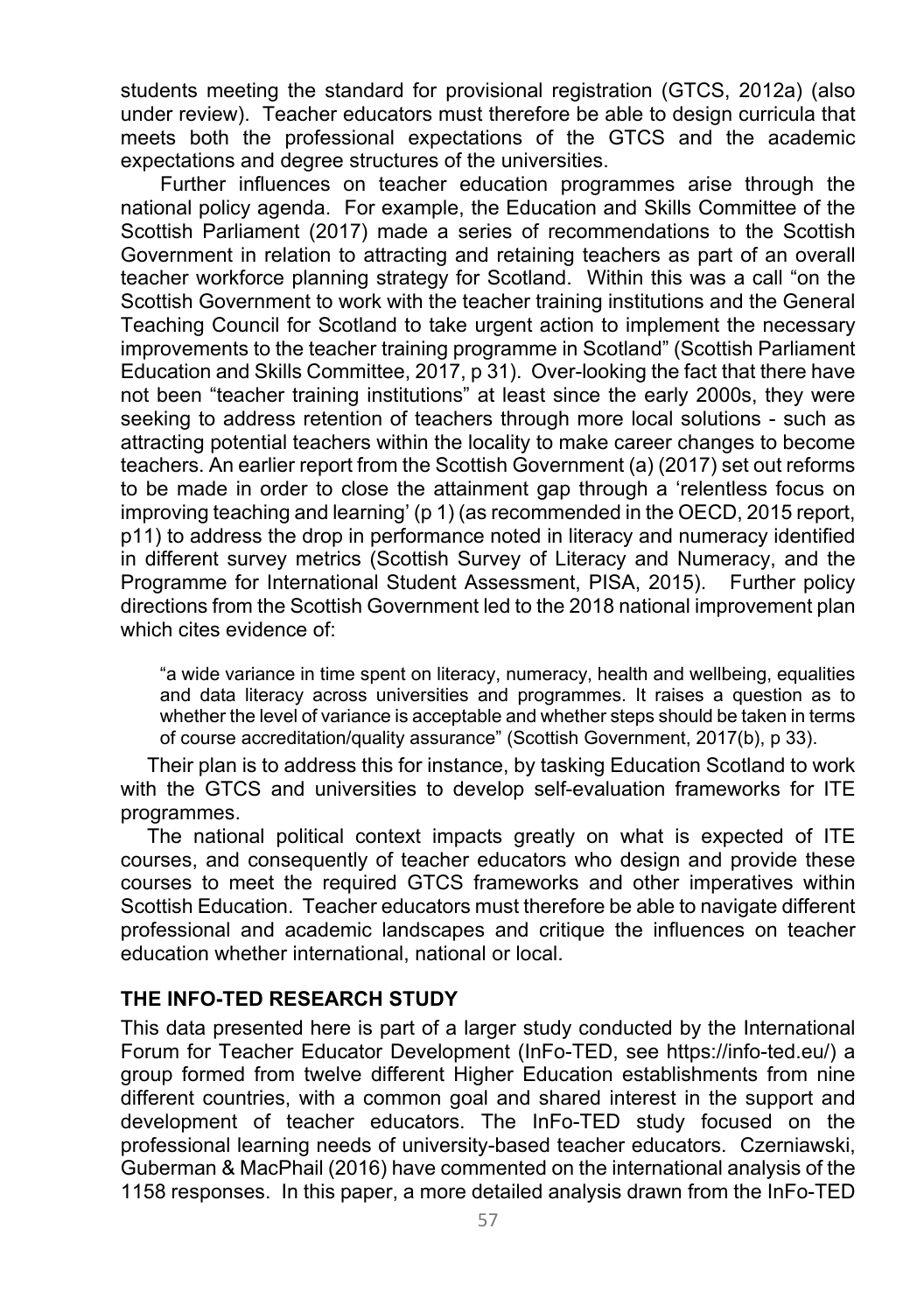Scottish data is presented. This looks at the survey data from the 61 Scottish Higher Education teacher educators about their experiences, perceptions and needs with respect to their professional learning, and further insight from the followup in-depth interviews with 11 of the respondents, data which was gathered as part of the larger pan-European InFo-TED research.

### **METHODOLOGY**

The overall study sought to address two research questions:

- 1. What professional learning activities do university-based teacher educators value?
- 2. How best can these activities be realized?

The study was a mixed method study consisting of pan-European InFo-TED survey of 1158 Higher Education-based teacher educators, of which 61 respondents were Scottish, followed by more in-depth interviews including 11 respondents from Scotland who had expressed a willingness to be interviewed.

The questionnaire and the follow-up interviews explored four areas: *Life as a Teacher Educator*; *Teacher Education and Research; Professional Learning Opportunities;* and *Demographic information*.

In the first section of the questionnaire, *Life as a Teacher Educator*, the respondents were asked to provide information about their professional context: which sector they worked in (University, College etc), length of time working as a teacher educator and whether they had worked as a teacher prior to being employed in teacher education. Following this they were asked to rank terms that they felt best described how they perceived their role.

The second section of the questionnaire, *Teacher Education and Research*, used the eighteen questions developed by Tack & Vanderlinde, (2014, 2016) to provide a profile of teacher educators' researcherly dispositions, in other words, the extent to which the respondents use / are "smart consumers" of research, "actively conduct" research and the extent to which they value their role as a "teacher educator-researcher". In addition a further nine options sought to find out what experience the respondents had of conducting research and scholarly activity.

The third area, *Professional Learning Opportunities,* probed the extent to which the respondents felt satisfied with the professional learning experiences they had had to date; what sorts of professional learning activities they most valued; the extent to which certain factors influenced their engagement in professional learning and to what extent they would like to receive further professional learning. Respondents were, in addition, asked to suggest what their two most important professional learning needs were and which professional learning opportunities would best meet those needs.

The last section of the questionnaire gathered, *Demographic information*, in relation; gender, age, employment status, academic qualification and teaching qualification (if any).

Eleven in-depth interviews were conducted and analysed, looking at the emergent themes in relation to professional needs and researcherly dispositions (based on Tack and Vanderlinde, 2014; 2016) adding insight to the teacher educator's value of research; being a 'smart consumer of research' (uses it in practice); is capable of conducting research into teacher education; and actively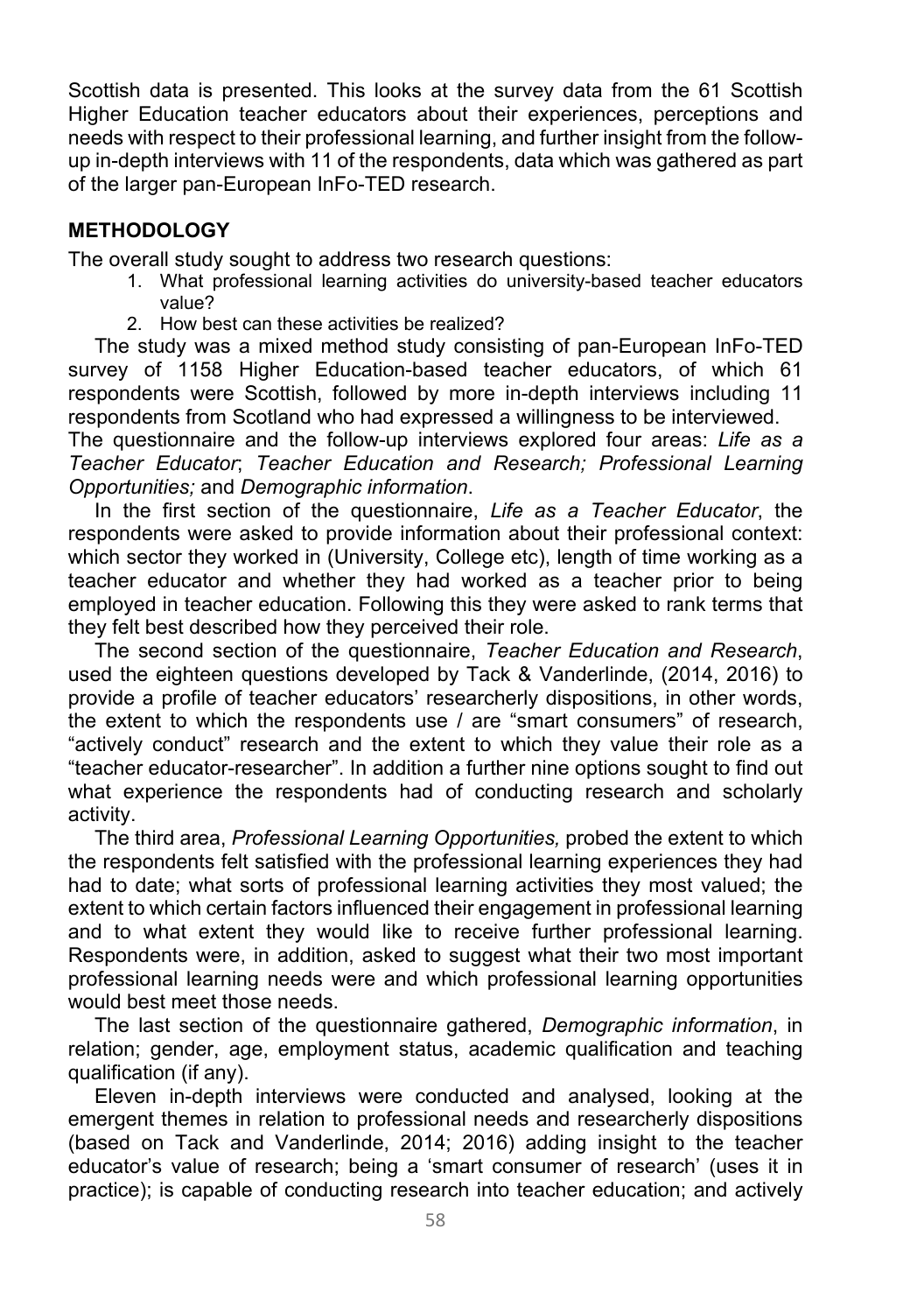conducts research to be a producer of research. This was conducted through a semi-structured interview which asked the respondents to talk about their pathway to becoming a teacher educator (demographics), their role as a teacher educator in their institution (life as a teacher educator), their engagement with and in research (as smart consumers of research and as active researchers), what their professional learning needs were and how these might best be provided (professional learning opportunities).

#### **RESULTS**

The analysis of the results give insight to the demographics / life as an educator, the researcherly dispositions, and the professional learning needs of universitybased teacher educators in Scotland.

#### *Demographics of the respondents [Life as a Teacher Educator]*

Of the 61 responses to the survey the large majority were female (Male 21% Female 79%), which is probably reflective of, or is close to, the overall proportions in teacher education institutions. However, it is difficult to know exactly how representative this is of all the Scottish university-based teacher educators. The result of a public search on the online GTCS Register shows 129 registered teachers (44 male, 34%, 85 female, 66% female) categorised under 'teacher education institutions', but this may not be up-to-date, registrations may still be as a teacher in another sector, and it does not account for university teacher educators who are not registered with the GTCS.

The age distribution of survey respondents was also heavily skewed to the middle and upper age bracket with only around a quarter of the respondents being younger than 45 years of age and only 1 respondent was less than 35yrs. The largest age bracket was the 45-54 yrs (41%) with 30% of respondents in the 55-64 yrs age bracket. This is likely to be as a result of university-based teacher educators being recruited from staff in schools who will already have had several years of teaching experience before becoming academics in universities.

Nearly all the respondents were employed full-time (87%) on permanent contracts (89%) with fewer on part-time or fixed term contracts. 82% of the respondents were educated to at least Masters level (39%) with 43% of these having a doctorate. Most of the respondents had a teaching qualification (primary 53%, secondary 43% and FE 7%). Some of the respondents gave their teaching qualification as University (15%), it is unclear what this would refer to but it may be referring to fellowship of the Higher Education Academy. Having a response of over 100% suggests that some may have indicated qualifying in more than one sector.

All the teacher educators who responded to the questionnaire had posts in universities and had worked for a range of years as a teacher educator: from 1 to 30 years, the largest group having been in post for less than 15 years (47/61: 77%).

The interviewees were a sub-group of the questionnaire respondents, 3 male and 8 female respondents from 5 different Scottish Universities, 8 of whom had previously taught in schools, and one taught in further education colleges prior to becoming a teacher educator. The length of previous teaching in schools or the college settings ranged from 1 year to 15 years, and being a teacher educator /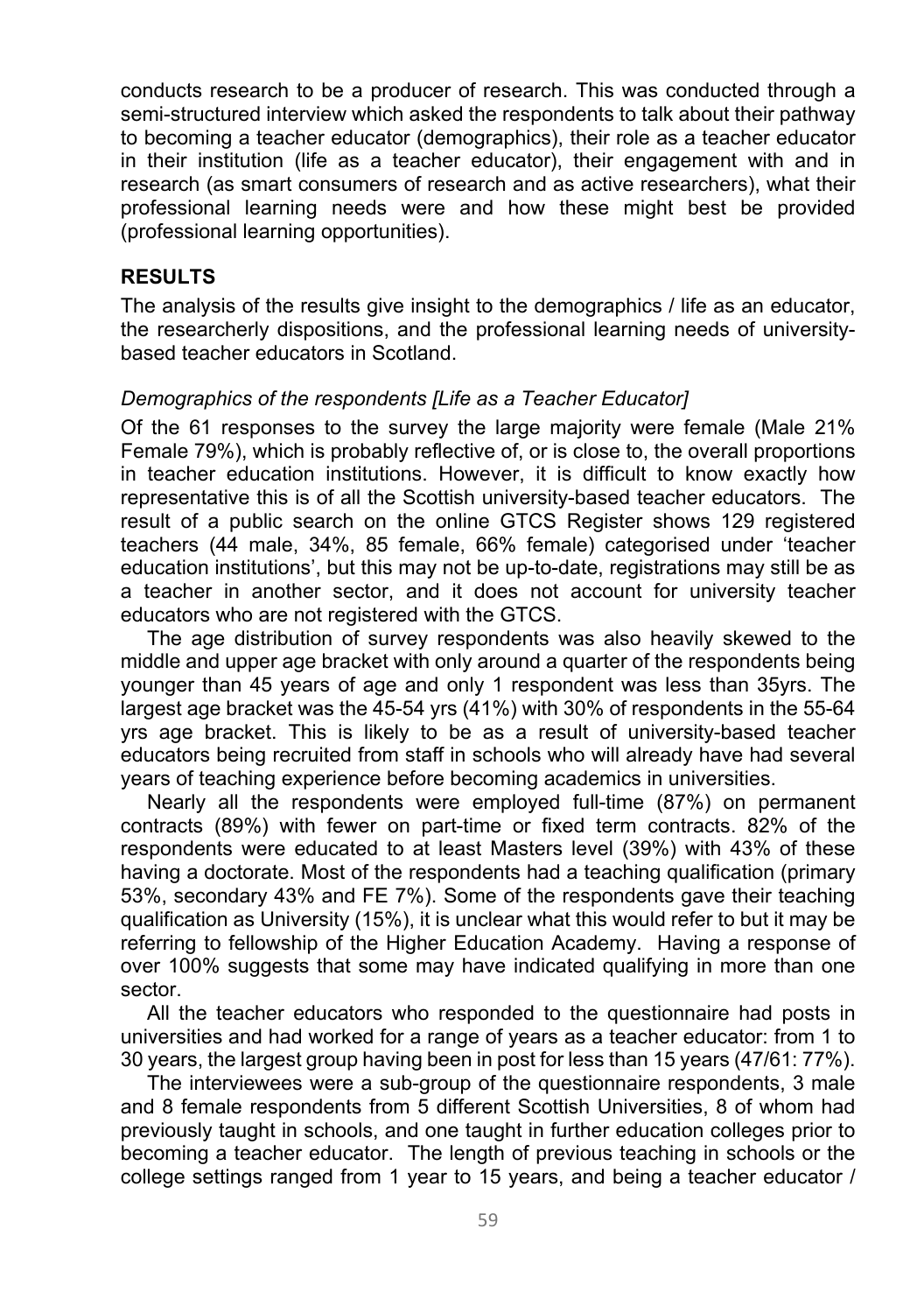lecturer in the university ranged from 5 years to 18 years, with teacher education responsibilities spanning across Primary and Secondary ITE programmes, college ITE qualification and in-service programmes such as Masters level CPD courses. Four of the interviewees noted that they had doctoral level qualifications (although not all were education / social science doctorates); one was working towards a doctorate, another had started in a doctoral programme but had to stop; one was working towards a Masters; and one was unknown.

#### *Teacher Educators Professional Identities*

The questionnaire respondents were asked to rank the following with respect to how they viewed their role in teacher education.

The percentages ranking the roles as "1" i.e. that which *best* describes their role was: Teacher Educator/Trainer (41%), Academic/Scholar (31%), Teacher (21%), Mentor (3%), Researcher (3%).

If ranks "1" and "2" are combined the rank order remains the same with "researcher" being slightly edged out by "mentor" Teacher Educator/Trainer (71%), Academic/Scholar (52%), Teacher (39%), Mentor (19%), Researcher (18%).

Perhaps what might be seen as an issue is that one in five of the teacher educators identified their role with that of being a teacher. This may reflect some of the difficulties of transition from one identity to another which is sometimes cited as being difficult in teacher education. As stated by Dinkelman, Margolis, & Sikkenga (2006):

"Even if one becomes a teacher educator at the moment one begins working as a teacher educator, one's professional identity as a teacher educator is constructed over time. Developing an identity and a set of successful practices in teacher education is best understood as a process of becoming. Although the work of teaching has much in common with the work of teacher education, the two positions are significantly different in important ways" (p6).

One of the interview respondents offered further insight as to identifying their role as a teacher:

"I'm a teacher and we are a profession so from my perspective it's important that we are research-informed… it's part of my professional identity." (SP4)

Whilst identifying as a teacher, the respondent also saw this as linking to research and later in the interview spoke of being a contributor to the research and not just a consumer.

Another of the interview responses highlighted some of the complexities or multifaceted nature of the role which may also have influenced the category chosen:

"to me there's such an overlap between the different facets of my job because being a good teacher educator is tied up with the research that I do with the public engagement, it's tied up with the practical experience so it's a whole range of different things so I've tended to not particularly compartmentalise these things" (SP1)

Whilst the survey showed that a number of respondents opted to categorise themselves as teachers and not researchers, the interviews add a sense of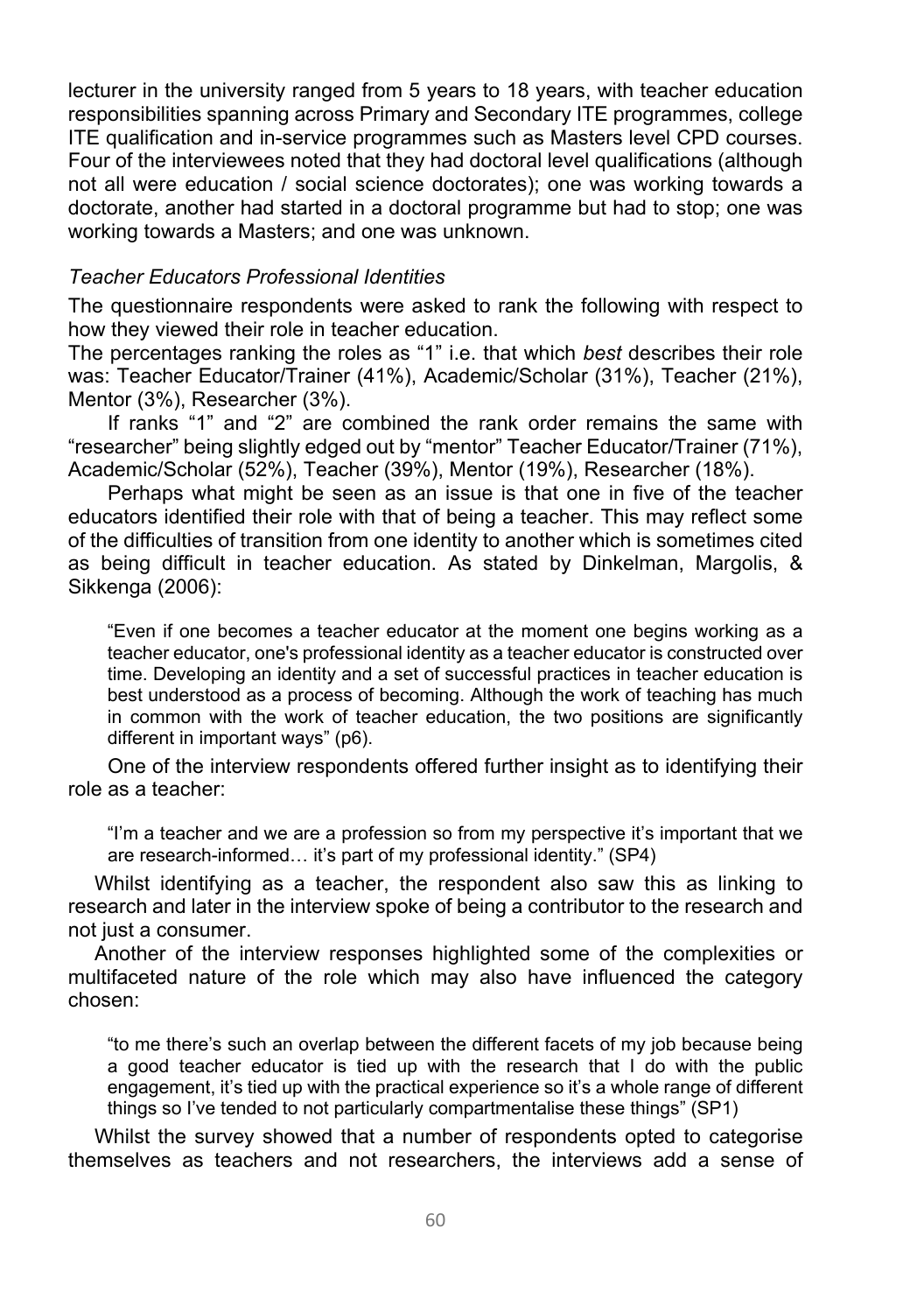perceiving research as an intertwined aspect of different facets of being a teacher educator.

### *Teacher Educators' dispositions towards research*

It would be misleading to suggest that research is not important to the respondents because it does not rank as high as the other options in the survey. While most of the respondents did not actively describe themselves as "researchers", but saw themselves as "teacher educators", the research aspect of this role still plays a significant part in their professional roles and identities.

The questionnaire set out groups of questions to ask respondents the extent to which they agreed with a number of questions regarding research (based on Tack & Vanderlinde, 2014, 2016): their experiences with research/scholarly activity; their use of research; whether they conducted research; and to what extent they valued their role as a teacher-educator-researcher. These are examined more closely in the following sections.

#### *Experiences with research / scholarly activity*

The *experiences with research* section explored the types of activities that the teacher educators had with scholarly / research activity.

#### **TABLE 1: SCOTTISH TEACHER EDUCATORS' EXPERIENCES WITH RESEARCH/SCHOLARLY ACTIVITY**

|                |                                                                       | $\%$ | N  |
|----------------|-----------------------------------------------------------------------|------|----|
|                | I have actively been involved in research (gathering data) and        | 75.4 | 46 |
|                | written about my findings                                             |      |    |
| $\overline{2}$ | As a member of a team I have gathered research data but not been      | 29.5 | 18 |
|                | involved in writing up the findings                                   |      |    |
| 3              | I have no experience of gathering research data                       | 13.1 | 8  |
| 4              | I am involved in scholarly research (e.g. reading to prepare for      | 91.8 | 56 |
|                | lessons, lectures)                                                    |      |    |
| 5              | I have written book reviews                                           | 50.8 | 31 |
| 6              | I have edited journals/magazines/books                                | 26.2 | 16 |
|                | I have written textbooks and/or chapters (e.g. for teachers,          | 55.7 | 34 |
|                | students, 'academics')                                                |      |    |
| 8              | I have written support materials for colleagues (e.g. teaching "tips" | 57.4 | 35 |
|                | and other resources.                                                  |      |    |
| 9              | Other (please specify)                                                | 16.4 | 10 |

The "other" examples in teacher educators' experiences of research and scholarly activity were:

- Developed a research-informed postgraduate course for teachers in schools who support their colleagues' professional learning.
- Have written academic journal articles; have designed research projects and led research teams
- I have been in post for such a short time, this is an area of development for me.
- I have used research as a basis for CPD workshops
- International funded research projects
- Journal selector
- online case studies eg for JISC RSC, including short video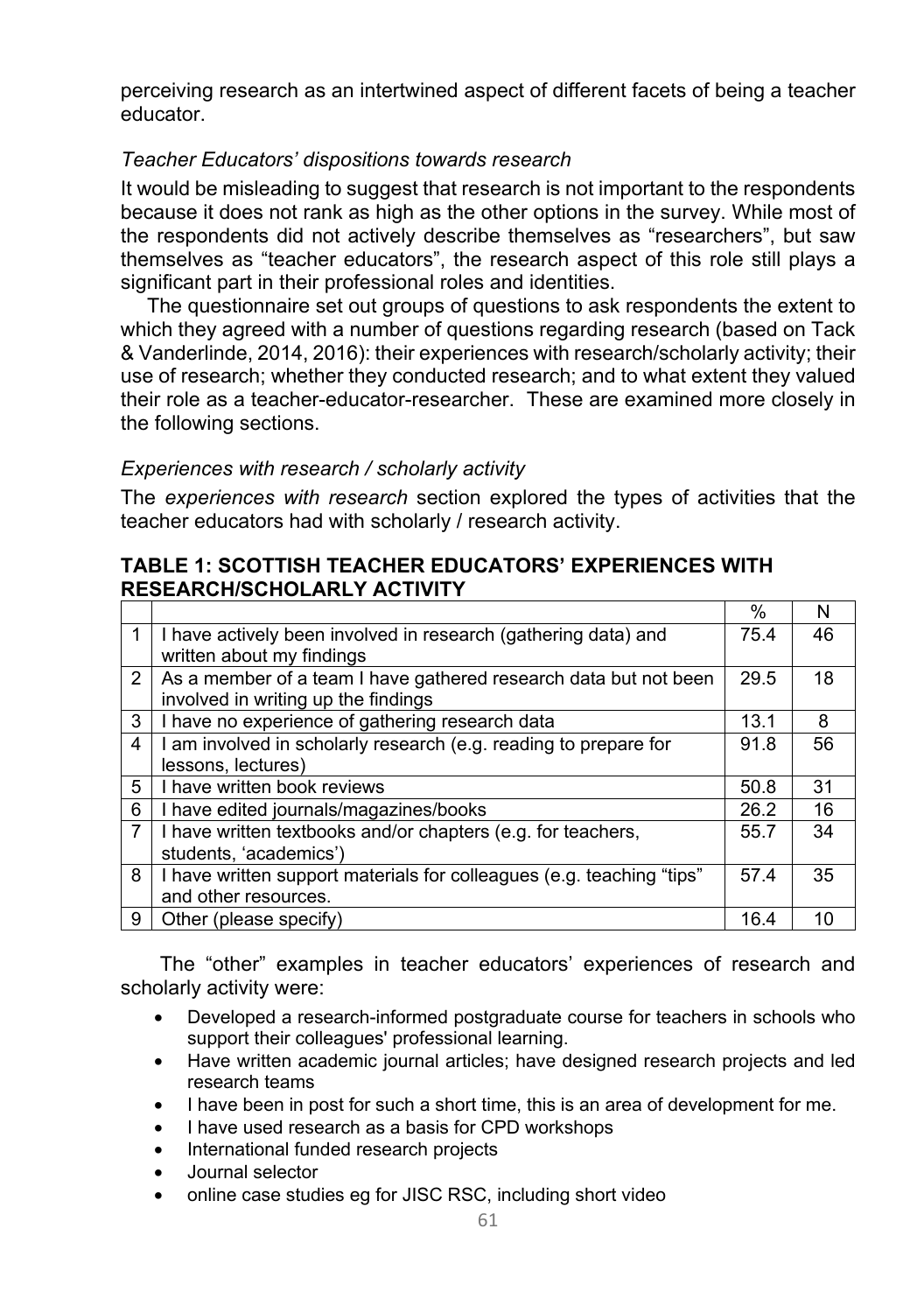Further insight to the engagement with research was given by the interviewees who spoke almost matter of fact about using research as a way ensuring that their teaching was research-informed, drawing from publications as a routine part of preparing learning experiences, and going beyond that to challenge their own thinking.

"*If I'm looking for something … I'll quickly go on the internet to see if somebody is writing about something I'm interested in or have workshop materials*" (SP1)

"*everything is based on reading of research because nothing is a whim … google scholar is aflame most of the time as I just have to keep knowing more and more*" (SP 7)

*"I follow quite a lot of people online apart from reading journals etc okay I think I take that as a given I keep myself up-to-date with what is current….I like reading people who make me think sociologically and philosophically about the professions and about my behaviours and why I behave the way I do*" (SP4)

This supports the high percentage (91.8%) involved in scholarly research (table 1) indicating the ways in which teacher educators engage in research.

#### *Users of research (smart consumers of research)*

Looking at the degree to which a teacher educator uses research, a group of questions (table 2) were used to categorise using research as "smart consumer of research (behavioural and cognitive dimension" and assessed the degree to which a teacher educator uses existing research to inform his/her practice (on a score from 0 to 5).

#### **TABLE 2: THE FOLLOWING QUESTIONS CONCERN THE EXTENT TO WHICH THE RESPONDENTS USED RESEARCH.**

|                                                                                       | [Strongly<br>Agree] | (Agree+Strongly<br>agree) |
|---------------------------------------------------------------------------------------|---------------------|---------------------------|
| I am familiar with research concerning the<br>education of future teachers            | 47.5                | 86                        |
| My teaching is informed by research                                                   | 62.3                | 93                        |
| I often read research articles in educational<br>journals                             | 57.4                | 82                        |
| I am inclined to use research literature to solve<br>problems in my teaching practice | 29.5                | 69                        |
| I know how to use research as a teacher educator                                      | 59                  | 88                        |
| I attend research conferences and seminars and<br>keep up to date                     | 37.7                | 69                        |

One of the interview respondents cited key authors: Marilyn Cochran-Smith, Linda Darling-Hammond and Jean Murray when talking of the research that was used to inform practice but most spoke more generally of using research from journals, or other sources, to inform their teaching. There was strong sense of being "smart consumers" of research.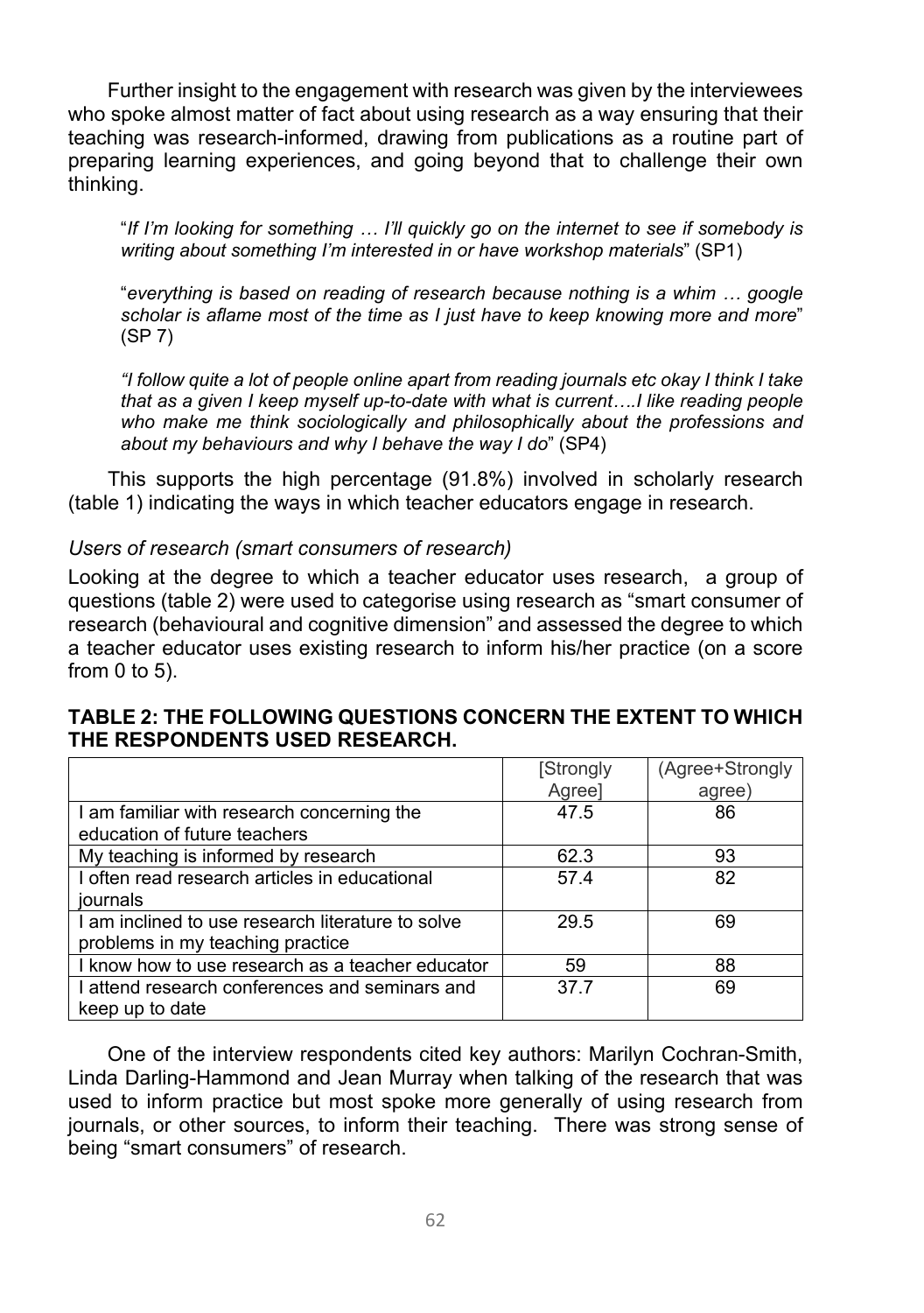#### *Actively conducts research*

Another group of questions (table 3) related to the extent to which the teacher educator conducts research (behavioural and cognitive dimension), assessed the degree to which a teacher educator is actively conducting research, and the extent to which a teacher educator thinks he/she is capable of conducting research into teacher education.

#### **TABLE 3: THE FOLLOWING STATEMENTS CONCERN THE EXTENT TO WHICH THE RESPONDENTS ACTIVELY CONDUCTED RESEARCH.**

|                                                   | [Strongly | (Agree+Strongly |
|---------------------------------------------------|-----------|-----------------|
|                                                   | Agree]    | agree)          |
| I am capable of presenting and sharing my own     | 44.3      | 72              |
| research results with other teacher educators     |           |                 |
| I conduct research in order to develop knowledge  | 32.8      | 68              |
| relevant to other teacher educators               |           |                 |
| I see myself as someone who is capable of         | 41        | 80              |
| conducting research                               |           |                 |
| I have experience with conducting research to     | 29.5      | 79              |
| improve my own teaching practice                  |           |                 |
|                                                   |           |                 |
| I present at conferences and seminars to share my | 39.3      | 60              |
| own research results                              |           |                 |
| I conduct research to improve my own practice     | 31 1      | 74              |

Whilst 80% of the questionnaire respondents agreed / strongly agreed that they were research capable and 79% agreed/strongly agreed that they had experienced conducting research to improve their own teaching, the interviews highlighted that this was not without contention. At least two of the interviewees raised questions over what the employing university *counted* as research.

"*what I'd like to do is start with how the university defines research and at the moment what it looks for in research is people to hold grants from research institutions or people to be writing for educational journals which are a three or a four-star rating now that's quite a high bar for research …*" (SP8)

"*I have written fifteen or sixteen textbooks but that is not valued in terms of publication output*." (SP6)

The survey and the interview responses suggest that many were capable of research, and indeed got involved in research in different ways, but that this did not always translate to research output expected of an active researcher in the university. The interviewees commented on the tensions between the teaching elements of their role and the time to be research active. This lack of opportunity to be an active researcher was quite a contentious aspect, with barriers to creating research identified as a result of the expected teaching workload or the role for which they were employed by the university. This was a clear source of frustration. For example, when asked about being encouraged to engage in research the workload or other priorities became a constraint:

"*Well we are not at all actually, we are simply not, ehm we don't actually …I'd like to research but I'm unable to do because of the restraints placed on me by management*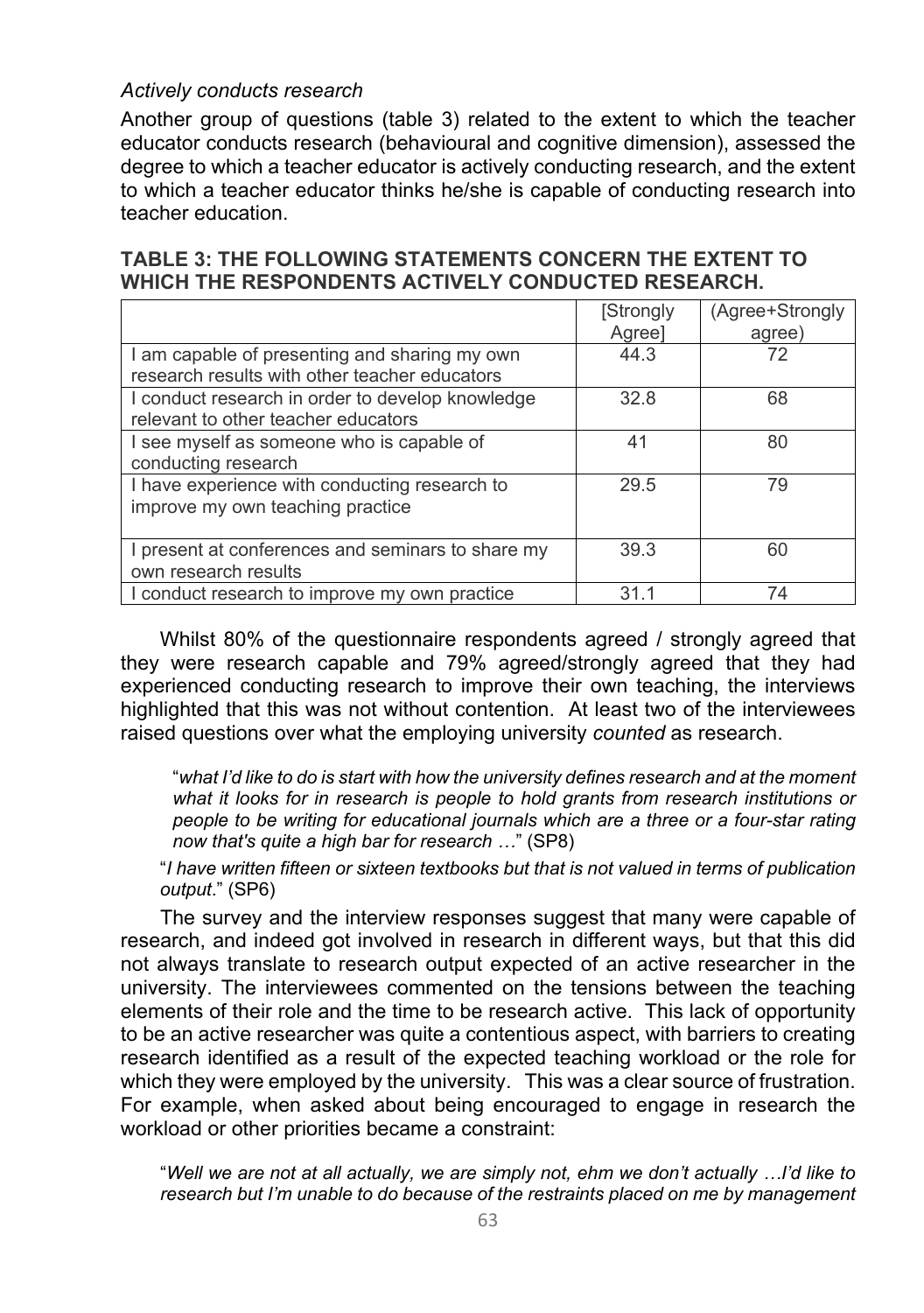#### *and my colleagues*" (SP7)

"*I have gathered data and not written it up so I'm quite good at actually gathering but I'm not so good at actually doing something with it…. I just had to prioritise teaching and because on the teaching contract that we had here – they've changed the name but I think they haven't changed the contract - we are expected to do a much higher percentage of teaching than anybody else and a more limited number of hours in scholarship and because of the way in which our full-time staff permanent numbers have gone*" (SP3)

"*Virtually not really supported very much in that respect ….. we tend to have a very high teaching / administration*" (SP6)

However, this contrasts with other interviewees SP2, and SP1, who considered that they were clearly expected to have research:

"*there are expectations from the university management … I have to research.*" (SP2) "*it's in my job descriptor, and it's fundamental… It's there in black and white, I have a responsibility to carryout research and write it up*". (SP1)

This difference in opportunity of being active in research will relate to the type of role contribution that an individual has as a university-based teacher educator.

Despite the differences in expectations of roles or what counted as research, the interviewees spoke of creating research, engaging in research in relation to aspects of their role or expertise and looking to create a publication "*but it might not be a three star level*". One spoke of working with a colleague in another area of the university, "*a leading expert*" in a particular field to explore and share at a conference aspects of the curriculum that were being taught incorrectly, and another who worked with the local authority to explore innovative practices in using digital spaces, which was taken to a wider international audience. The teacher educators created opportunities to undertake research and scholarship that related to, and contributed to, practice in and around their domains of interest. They spoke of being capable of research, being research active, at times, but noted that the type of research activity might not be in alignment with the university requirements of active researchers.

### **VALUED THE ROLE AS A TEACHER-EDUCATOR-RESEARCHER**

A further group of questions in the questionnaire concerned the extent to which the respondents valued research as a teacher educator (affective dimension) and assessed the degree to which a teacher educator esteems research-oriented approaches towards his/her daily practice, to recognise his/her role as a researcher. The questionnaire responses (table 4) had a high level of agreement with the statements related to valuing research as part of the role which echoes the interview responses of engaging in research as a given part of the job. However, this was not without some tension in the role, as previously indicated. One of the interviewee's responses highlights the tension between the expectations and the reality of engaging in research which impacted on the sense of value.

"*Well, I would value it a lot more if the university valued it, if you weren't asked to do so much work as administration and teaching, if there actually was realistic amounts*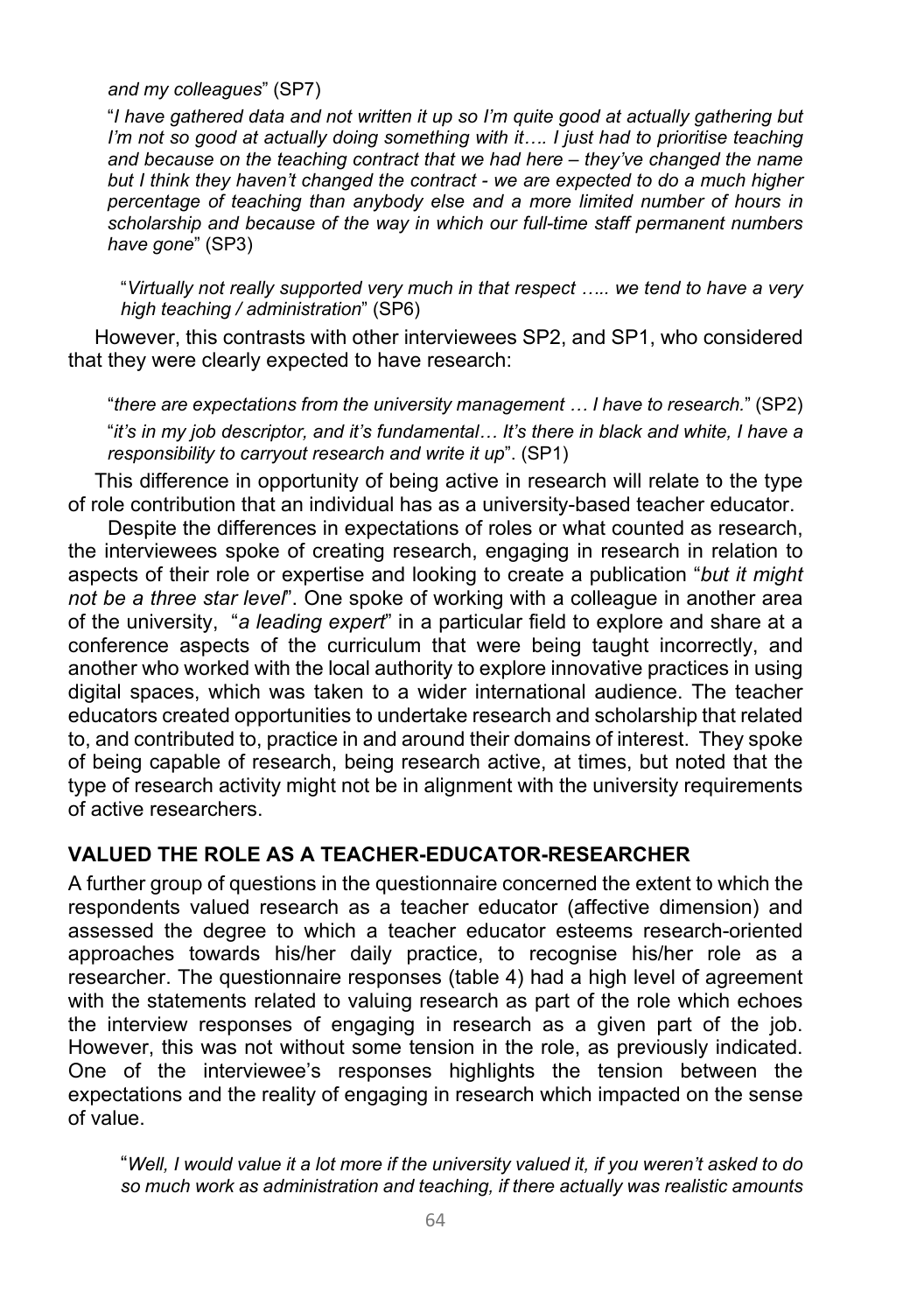*of time for you to do that sort of thing, I think in an ideal world it's a fantastic idea, there's nothing to beat it …I'm a bit neuralgic about the world of research because it's something held over you that you've got to do but it's not always easy to say that you've been given the time to do it*" (SP8)

#### **TABLE 4: THE FOLLOWING STATEMENTS CONCERN THE EXTENT TO WHICH THE RESPONDENTS VALUED THEIR ROLE AS A TEACHER EDUCATOR-RESEARCHER.**

|                                                   | [Strongly | (Agree+Strongly |
|---------------------------------------------------|-----------|-----------------|
|                                                   | Agree]    | agree)          |
| Teacher educators should regularly conduct        | 45.9      | 80              |
| research to improve their practice                |           |                 |
| Research is essential for the teacher education   | 57.4      | 87              |
| profession                                        |           |                 |
| Teacher educators should conduct research to      | 49.2      | 82              |
| contribute to the wider knowledge base on teacher |           |                 |
| education                                         |           |                 |
| Teacher educators should conduct research to      | 47.5      | 84              |
| investigate their own beliefs and practices about |           |                 |
| teaching, learning and education                  |           |                 |
| Teacher educators have a responsibility towards   | 60.7      | 92              |
| their students to study their own practice        |           |                 |
| I understand why teacher educators are expected   | 50.8      | 85              |
| to conduct research                               |           |                 |

The groups of questions within the questionnaire provide an indication of the teacher educators' researcherly disposition, as defined by Tack & Vanderlinde (2014):

"our definition of 'teacher educators' researcherly disposition' is the habit of mind to engage in research and thus to produce both local knowledge and public knowledge on teacher education. This researcherly disposition embodies three interrelated aspects: an ability to conduct research; a sensitivity to research occasions; and an inclination towards research." (p.301)

Analysing the data as described by (Tack & Vanderlinde, 2016), from which the questionnaire items were derived, the researcherly dispositions of the respondents indicates a high level of understanding and acknowledgement of the importance of research in their role see fig 1.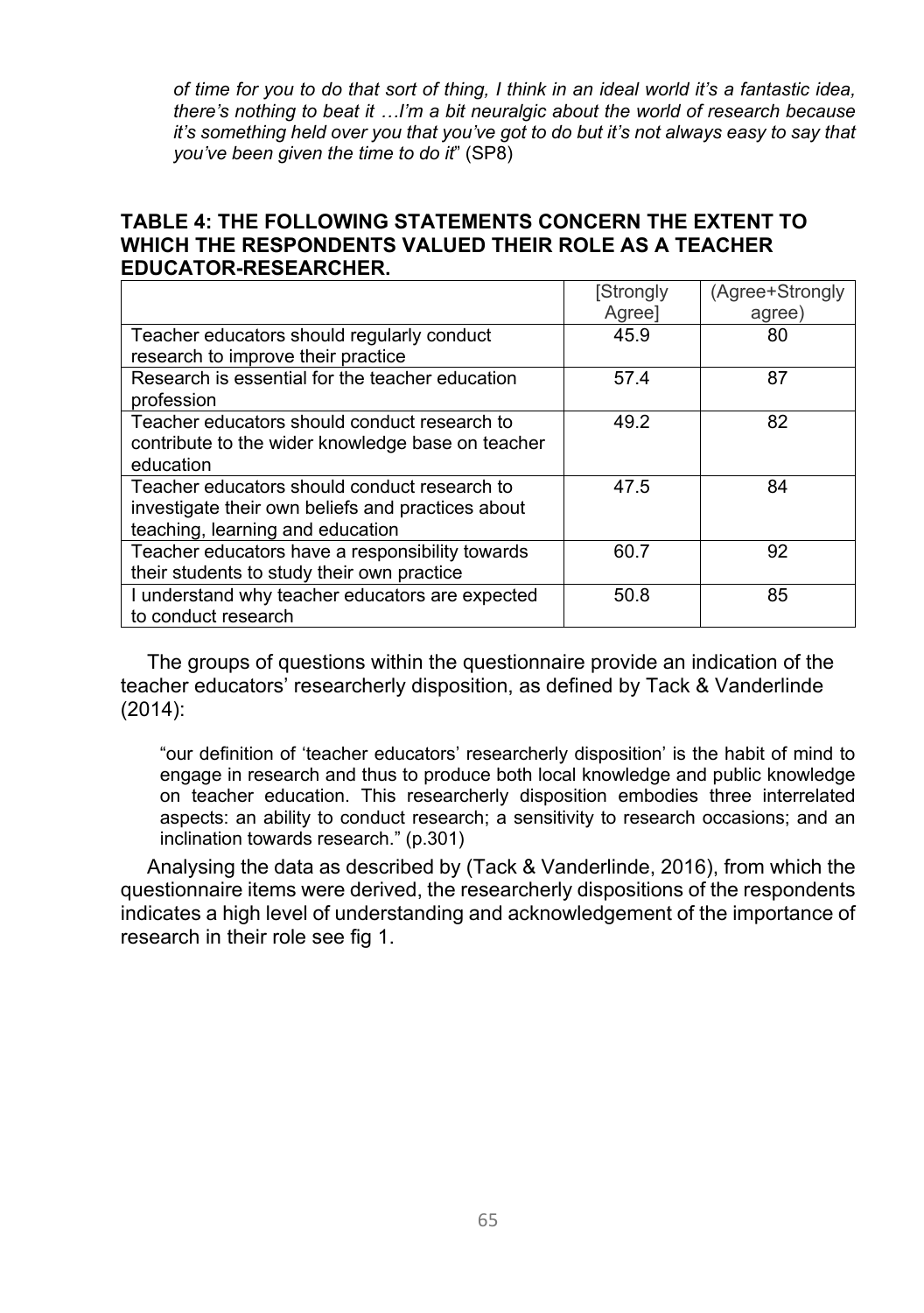### **FIG.1 THE RESEARCHERLY DISPOSITIONS OF SCOTTISH TEACHER EDUCATORS.**



Whilst the Tack and Vanderline (2014) looked at the researcherly dispositions of Scottish teacher educators, the survey also sought their views on their professional learning needs.

## **PROFESSIONAL LEARNING NEEDS**

### *Professional Learning Opportunities*

Figure 2 below shows the summary responses to the question "As a teacher educator, to what extent are personally satisfied with their professional learning opportunities you have experienced to date". Responses reveal that there is room for improvement as 21% opted for the low end of the satisfaction scale (1 or 2) and 20% at the upper end (5 or 6). The level of dissatisfaction was echoed in the interview responses where when asked about the level of satisfaction: "most dissatisfied", "very dissatisfied" whilst other responses were "fairly satisfied" or "quite satisfied" with higher levels of satisfaction being related to self-determination of professional learning opportunities.



## **FIGURE 2: LEVEL OF SATISFACTION**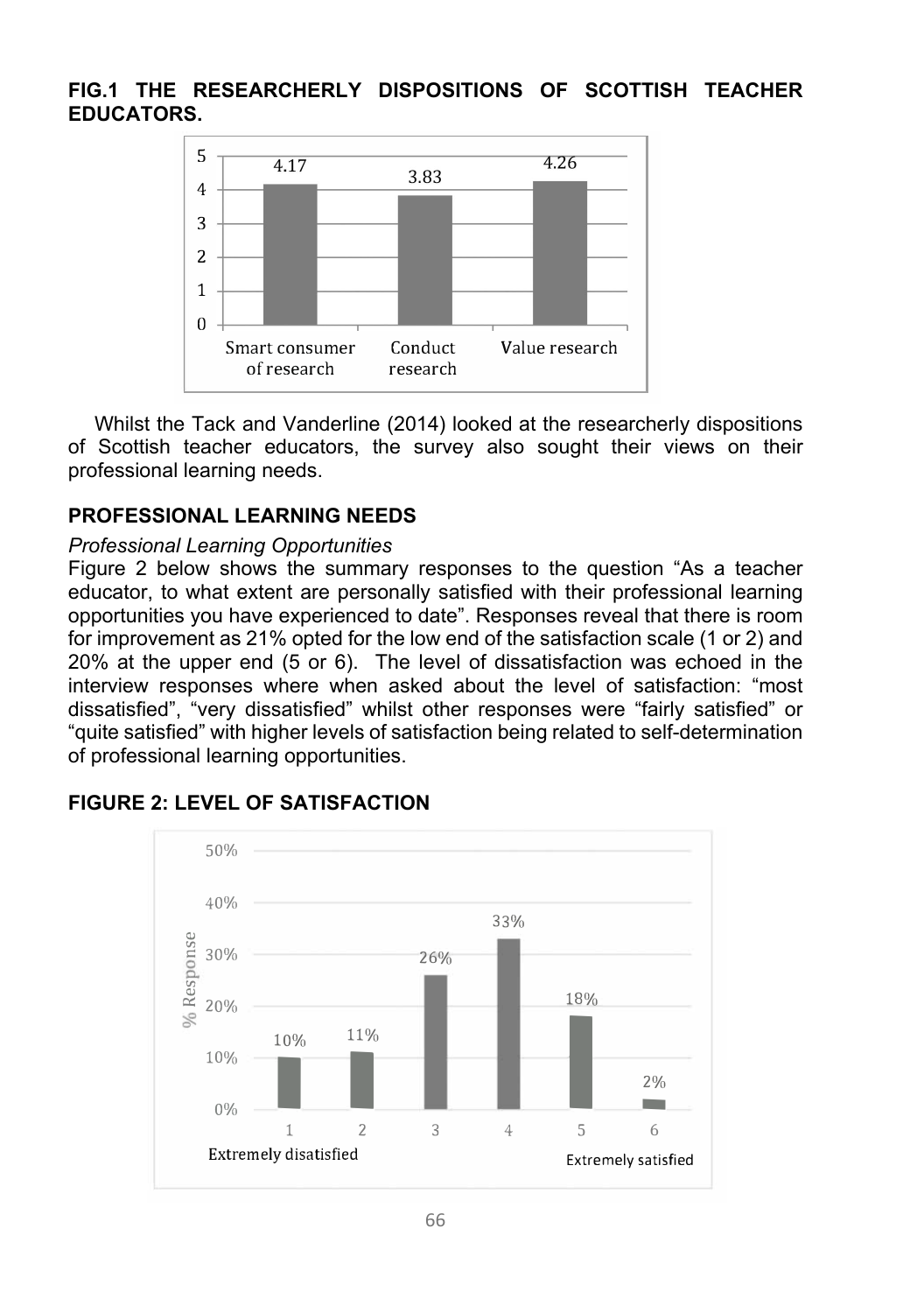The professional learning activities that were most valued (rated 5 or 6) were personal reading (89%) and informal learning conversations with other colleagues (75%), with around 56% also valuing other activities such as action research, having a secondment or sabbatical, or visiting other schools or teacher education institutions or 'other forms of research' although in the questionnaire responses very little was offered to exemplify what 'other forms' would be (one respondent noted co-researching with students). Whilst conversations with peers were highly valued, the least valued activities were related to peers - observations by colleagues (30%) and peer coaching (31%) and award bearing courses also seem to be less favourable as a professional learning option (32%).

The questionnaire result draws attention to the self-determined professional learning of teacher educators. One of the interviewees highlighted different ways in which self-determined professional learning is enacted, and reflected responses given by others:

"*My own professional learning opportunities are the ones that I seek for myself. So the trips I take to the library, … the conversations I have with people interested in my own field... so they are not given to me, I go out and create them for myself, that's my professional development. I read other people's papers, the one's that I admire, the people that I like the way they write, the people that I have respect for and I try to engage with them as much as possible, keep the relationships going because there is an element of exchange with those people. So that's what I do, my professional learning is in terms of the networks that I have created so I go out of my way to try and keep them going.*" (SP2)

When specifically asked about which areas they would like to receive further professional learning, specialism in academic administration received the lowest response (11%) whilst only 20% indicated that they would like further professional learning in presenting and participating at conferences, and 23% on reviewing journals or conference abstracts etc. Of more interest was to have further professional learning in relation to current developments in teacher education (54%); "researching my own practice" (48%); academic writing (40%) with less than a third of respondents identifying coaching and mentoring of student teachers as an area for development (29%).

When contrasted with the researcherly dispositions discussed above, there is an indication then that whilst the participants valued their role as a teacher educator-researcher (table 4) there is still a need for further professional learning relating to knowing more about teacher education and researching practice as a teacher educator. This is confirmed by the open responses of participants when asked to note two "most important research needs" when the largest responses referred to the need for professional learning related to publishing or academic writing (21 responses) and research skills (15 responses). Specific examples were given such as "develop my writing for publication", "turning interesting initiatives … into research 'output'", "developing research skills" or "advanced research methods" being requested.

A potential constraint to this is the need to secure time to focus on developing and engaging in research activities with respondents noting the need for "more time to focus on research" and "further time to engage in scholarly activity" or "time to read and time to write". The interviewees highlighted the tensions in finding this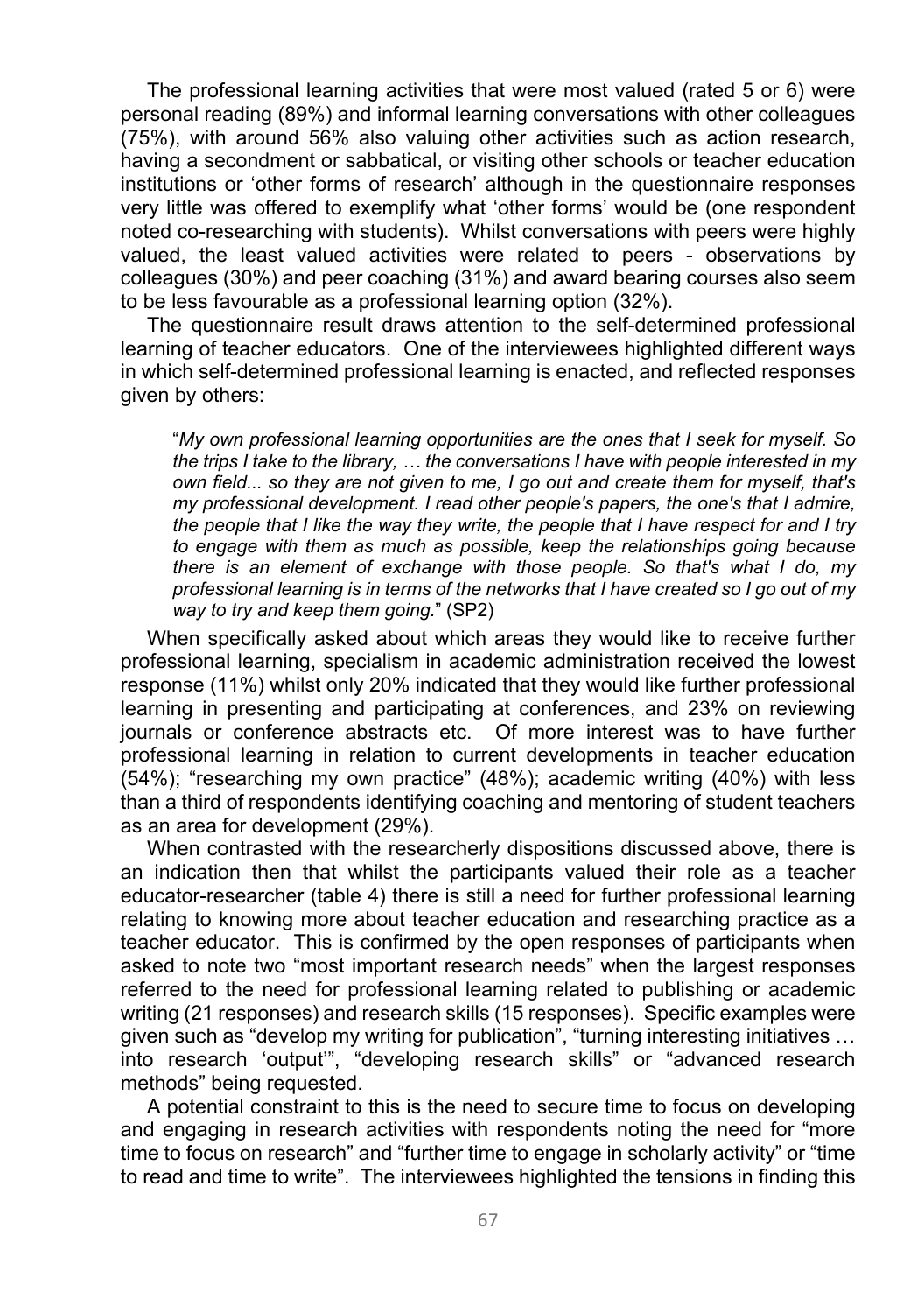time, particularly where the emphasis on the work-load was for teaching, rather than scholarship or research.

However, a further constraint could be in the transition to becoming a teacher educator. As two of the interviewees noted:

"I think there is still a problem with recognition that teacher education is something that you need to learn how to do rather than it being something that you can do if you are a teacher." (SP8)

"I think there are some quite significant issues in teaching in Higher Education that are different from teaching in schools and that was a I think that was something we had to get our heads around as ex-teachers becoming teacher educators" (SP3)

The multifaceted nature of a teacher educator probably requires greater surfacing and exploration in order to fully address the professional learning needs of teacher educators.

#### **DISCUSSION**

There is supportive evidence that Teacher Educators in higher education settings in Scotland are minimally 'smart consumers of research' and that there is a desire to be doing more in terms of conducting research. The researchly dispositions are evident, yet there is still an identified need to consider how the professional learning opportunities can be created to further enhance the research skills and confidence to support conducting research, including getting the research to the public domain through output.

Tack and Vanderlinde (2014: 314) assert that developing the researcherly disposition requires "teacher educators to intentionally study their practice and make explicit the developed knowledge on a local and public level". Whilst there was an implied lack of confidence in their research skills, including writing for publication or output, and a lack of time for research, there is a need to ensure that there is no disassociation between being a consumer and a producer of research to further inform practice.

In the Scottish context, there are clear expectations of teachers engaging in and with research within the GTCS professional standards for teachers, and whilst the use of standards as a measure of competency is contested (Torrance & Ford, 2016) these are the standards to which teacher educators need to adhere if they are to maintain their professional registration with the GTCS. For example, the Standards for Registration (GTCS, 2012a) has the expectation that teachers:

"Read, and critically engage with professional literature, educational research and policy." (p 18)

and the Standards for Career-long Professional Learning state a key area of "enquiry and research" which requires all teacher to:

 "develop and apply expertise, knowledge, understanding and skills to engage in practitioner enquiry to inform pedagogy, learning and subject knowledge; lead and participate in collaborative practitioner enquiry." (GTCS, 2012b: 10)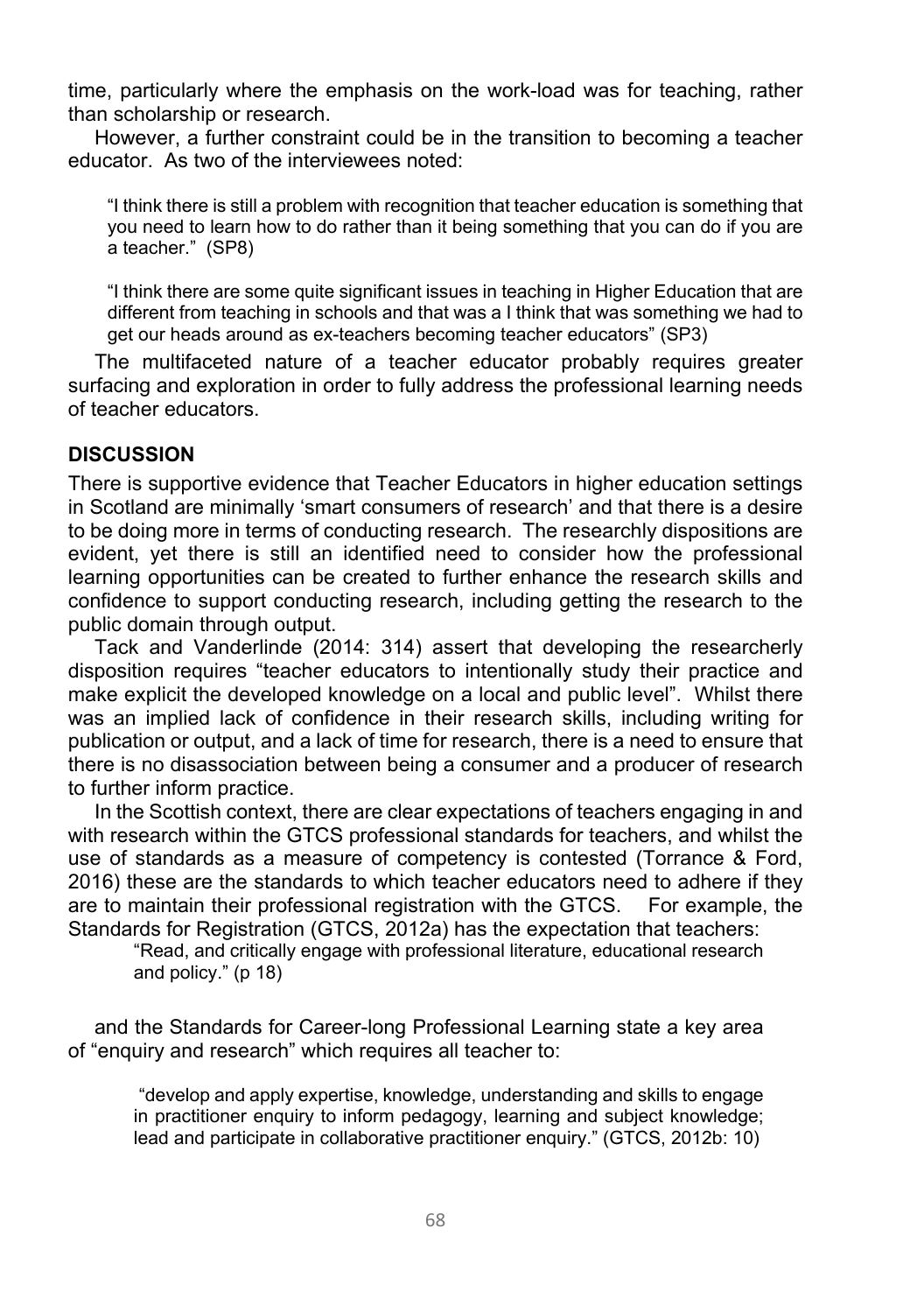However, research capacity building around practice is only one aspect of being a teacher-educator-researcher. There is a need to ensure that teacher educators are enabled to critique the professional, academic and political landscapes of teacher education and to contribute an informed voice to the various communities that influence and shape teacher education.

The opportunities that arise from being involved in other networks or communities, and learning from others' experiences and perceptions is something that is valued by the teacher educators in their self-determined professional learning. Wenger-Trayner and Wenger-Trayner (2015) build on the earlier work of Lave and Wenger, in and around communities of practice.

"*The social body of knowledge is not a single community of practice….. the 'body of knowledge' of a profession is best understood as a landscape or practice consisting of a complex system of communities of practice and the boundaries between them*." (Wenger-Trayner and Wenger-Trayner, 2015: 13).

In a professional learning context – this social theory of learning within and at the boundaries of communities of practice offers a way of considering the spaces required, and travelled through, for teacher educators as they engage in their different networks and communities. If we can consider educators as multiple communities of practice, which by design and by chance, get to meet at the boundaries to reshape and inform new practice, then these networks afford opportunities for working with others and can become key aspects of professional learning.

However, this study has uncovered some of the professional learning needs and tensions for teacher educators in higher education, with a particular focus on researcherly dispositions. A large area for further research is the professional learning needs of school-based teacher educators, and their support in becoming teacher educators, which most likely will need to go beyond mentoring and coaching or having researcherly dispositions. At a time when there are many different pathways to becoming a teacher, and a wide range of people involved as teacher educators, there is also then an imperative to take a closer examination of the varying facets of the role of teacher educators in different contexts and the professional learning needs that this will entail.

#### **CONCLUSION**

The interview participants added further insight into the earlier survey. The desire for professional learning is strong, the willingness to engage with research (which goes beyond the 'mandatory GTCS professional standards) and the professional learning benefits of being in networks with others is surfaced. However, there are barriers to be addressed such as the real tension between different facets of the role, the angst of trying to meet competing demands between teaching, administration and research / scholarly activity, or having contributions that are not perceived as valuable (from some perspectives). Whilst there is recognition that a teacher educator requires a different skillset and knowledge to that of a class teacher, how this might best be developed requires further careful consideration. There are benefits from engaging with others and developing professional insights, skills and practice, but these are often self-selected opportunities that arise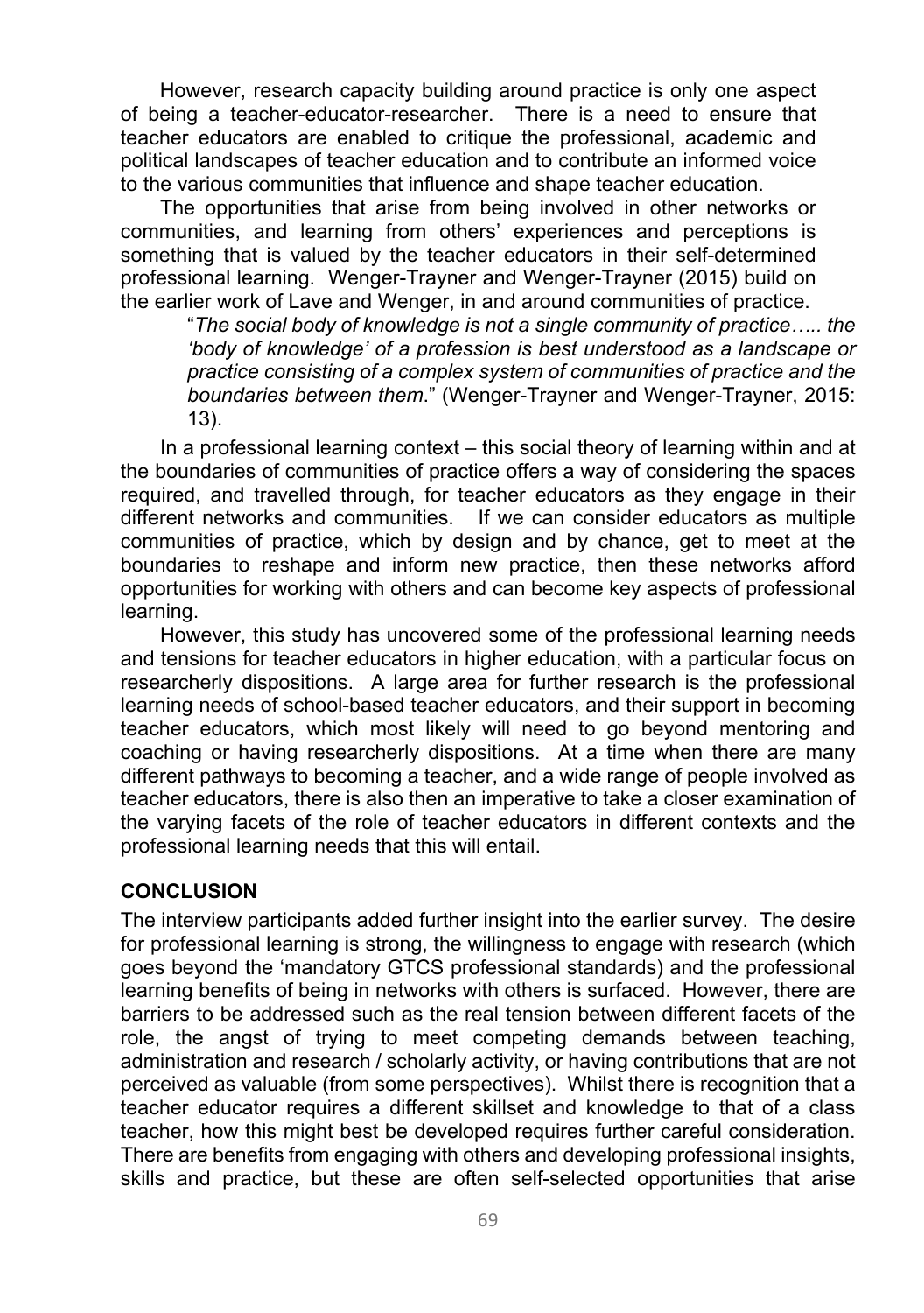by chance.

How then do we identify and shape new professional learning landscapes that can remain fluid, flexible and as dynamic as possible for all communities of teacher educators to gain from these, especially if all teachers are teacher educators? Lunenberg et. al. (2016) highlight that professional learning of teacher educators is impacted by the teacher educator's professional stance (their own belief), the local contexts (the school or educational setting that they are in), the national context and international contexts and imperatives. For teacher educators in Scotland, whether university-based or school-based, we still need to know more about how best to create the opportunities to research our practice as a public endeavor, challenge our personal professional stance, and critique the landscapes that shape our practice.

#### **REFERENCES**:

- Beauchamp, G., Clarke, L., Hulme, M., Jephcote, M., Kennedy, A., Magennis, G., Menter, I., Murray, J., Mutton, T., O'Doherty, T. and Peiser, G. (2015) Teacher Education in Times of Change. Policy Press: Bristol. ISBN 9781447318545
- Cochran‐Smith, M. 2003. Learning and unlearning: the education of teacher educators. *Teaching and Teacher Education*, 19(1): 5–28
- Cochran-Smith, M. (2005) The New Teacher Education: for better or worse. *Educational Researcher*, 34:7, 3-7
- Czerniawski, G. (2018) *Teacher Educators in the Twenty-first Century Identity, knowledge and research*. St Albans: Critical Publishing.

Czerniawski, G.; Guberman, A. & MacPhail, A. (2016) The professional developmental needs of higher education-based teacher educators: an international comparative needs analysis,

*European Journal of Teacher Education*, 40:1, 127-140

Czerniawski, G., Gray, D., MacPhail, A., Bain, Y., Conroy, P. & Guberman, A. (2018). 'The professional learning needs and priorities of higher-education-based teacher educators in England, Ireland and Scotland'. *Journal of Education for Teaching*, vol. 44, no. 2, pp. 133-148

Darling-Hammond, L. (2016) Research on Teaching and Teacher Education and its influences on Policy and Practice. *Educational Researcher*, 45:2, 83-91

Darling-Hammond, L. (2017) Teacher education around the world: What can we learn from international practice? *European Journal of Teacher Education*, 40:3, 291-309

- Dinkelman, T; Margolis, J. & Sikkenga, K. (2006) From Teacher to Teacher Educator: Reframing knowledge in practice. *Studying Teacher Education*, 2:2, 119-136
- Donaldson, G. (2011) *Teaching Scotland's Future: report of a review of teacher education in Scotland*. Scottish Government. Available
	- https://www2.gov.scot/Resource/Doc/337626/0110852.pdf
- Ellis, V. (2010) Impoverishing experience: the problem of teacher education in England, Journal of Education for Teaching, 36:1, 105-120,
- European Commission (2013) *Supporting Teacher Educators for Better Learning Outcomes*. Available

http://ec.europa.eu/dgs/education\_culture/repository/education/policy/school/doc/supportteacher-educators\_en.pdf [last accessed 13/05/18]

- Gleeson, J.; Sugrue, C.; O'Flaherty, J. (2017) Research capacity and initial teacher education reform: Irish experiences, international perspectives. *Teaching and Teacher Education*. 62: 19 -29.
- Goodwin, A. L. & Darity, K.(2018): Social justice teacher educators: what kind of knowing is needed?, *Journal of Education for Teaching*, DOI: 10.1080/02607476.2019.1550606
- GTCS (2012a) *Standards for Registration: mandatory requirements for Registration with the General Teaching Council for Scotland*. Available online at: http://www.gtcs.org.uk/professionalstandards/standards-for-registration.aspx
- GTCS (2012b) *Standards for career-long professional learning: supporting the development of teacher professional learning*. Available online at: http://www.gtcs.org.uk/professionalstandards/standard-for-career-long-professional-learning.aspx
- GTCS (2013) Guidelines for Initial Teacher Education Programmes in Scotland. Available online at: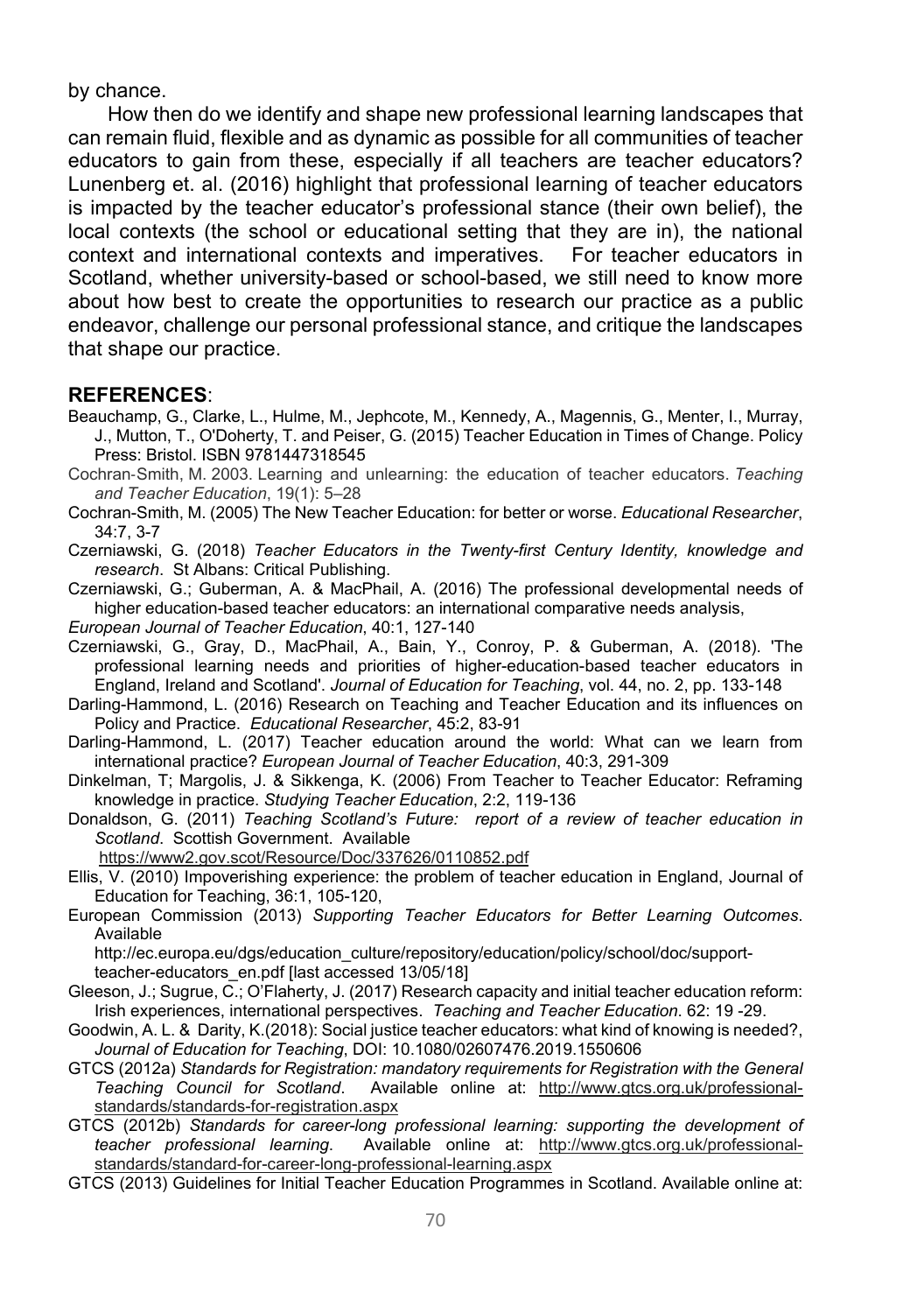http://www.gtcs.org.uk/web/FILES/about-gtcs/guidelines-for-ite-programmes-in-scotland.pdf

- GTCS (2016) *Accreditation of Programmes of Initial Teacher Education in Scotland*. Online at: http://www.gtcs.org.uk/web/FILES/education-in-scotland/policy-statement-accreditation-ofprogrammes-of-ITE-in-scotland.pdf
- GTCS (2018) Evaluation framework: accreditation of programmes of initial teacher education. Available online at: http://www.gtcs.org.uk/web/FILES/education-in-scotland/evaluationframework-accreditation-of-programmes-of-ITE-in-Scotland.pdf
- Kelchtermans, G.; Smith, K. & Vanderlinde, R. (2018) Towards an 'international forum for teacher educator development': an agenda for research and action, *European Journal of Teacher Education*, 41:1, 120-134
- Korthagen, F. (2017) Inconvenient truths about teacher learning: towards professional development 3.0, *Teachers and Teaching*, 23:4, 387-405, DOI: 10.1080/13540602.2016.1211523
- Loughran, J. (2014). Professionally Developing as a Teacher Educator. Journal of Teacher Education, 65:4, 271–283. https://doi.org/10.1177/0022487114533386
- Lunenberg, M.; Dengerink, J.; & Korthagen, F. (2014) *The Professional Development of Teacher Educators*. Rotterdam: Sense Publishers
- Lunenberg, M.; Murray, J.; Smith, K.; & Vanderlinde, R. (2016) Collaborative teacher educator professional development in Europe: different voices, one goal. Professional Development in Education, 2016, DOI: 10.1080/19415257.2016.1206032
- MacPhail, A., Ulvik, M., Guberman, A., Czerniawski, G., Oolbekkink-Marchand, HW. & Bain, Y. (2018) 'The professional development of higher education-based teacher educators: needs and realities'. *Professional Development in Education*.
- Menter, I. (2011) Four 'academic sub-tribes', but one territory? Teacher educators and teacher education in Scotland, *Journal of Education for Teaching*, 37:3, 293-308, DOI: 10.1080/02607476.2011.588018

Menter, I. Hulme, M. Elliot, D. & Lewin, J. (2010) Literature Review on Teacher Education in the Twenty-First Century. Available: http://www.scotland.gov.uk/Resource/Doc/325663/0105011.pdf

Murray, J. (2005) Re‐addressing the priorities: new teacher educators and induction into higher education. *European Journal of Teacher Education*, 28:1, 67-85

- Murray, J. (2014) Teacher educators' constructions of professionalism: a case study, *Asia-Pacific Journal of Teacher Education*, 42:1, 7-21, DOI: 10.1080/1359866X.2013.870971
- OECD (2015) Improving Schools in Scotland: an OECD Perspective. Available online at http://www.oecd.org/education/school/Improving-Schools-in-Scotland-An-OECD-Perspective.pdf
- Scottish Government (2017a) *Education Governance: next steps Empowering our teachers, parents and communities to deliver excellence and equity for our children*. Available online at www.gov.scot [accessed 28/08/17]
- Scottish Government (2017b) 2018 *national improvement framework and improvement plan*. Available online at: https://www.gov.scot/publications/2018-national-improvement-frameworkimprovement-plan/
- Scottish Parliament Education and Skills Committee (2017) *Teacher Workforce Planning for Scotland's Schools*. Available online at:

 http://www.parliament.scot/parliamentarybusiness/CurrentCommittees/104266.aspx [accessed 01/09/2017]

- Swennen, A.; Jones, K. & Volman, M. (2010) Teacher educators: their identities, sub‐identities and implications for professional development, Professional Development in Education, 36:1-2, 131- 148
- Torrance, D and Forde, C (2016) Redefining what it is to be a teacher through professional standards: implications for continuing teacher education. *European Journal for Teacher Education*. 40, 1, 110-126.
- Tack, H. and Vanderlinde, R. (2014) Teacher Educators' Professional Development: Towards a Typology of Teacher Educators' Researcherly Dispositions. *British Journal of Educational Studies*, 62:3, 297-315
- Tack, H. and Vanderlinde, R. (2016) Measuring Teacher Educators' Researcherly Disposition: Item Development and Scale Construction. *Vocations and Learning*, 2016
- Van Velzen, C., Van der Klink, M., Swennen, A., & Yaffe, E. (2010). The induction of teacher educators. Professional development in Education, 36, 61-75
- Wenger-Trayner, E. and Wenger-Trayner, B. (2015) *Learning in landscapes of practice: a framework*. In E. Wenger-Trayner, M. Fenton-O'Creevy, S. Hutchinson, C. Kubiak, B. & Wenger-Trayner